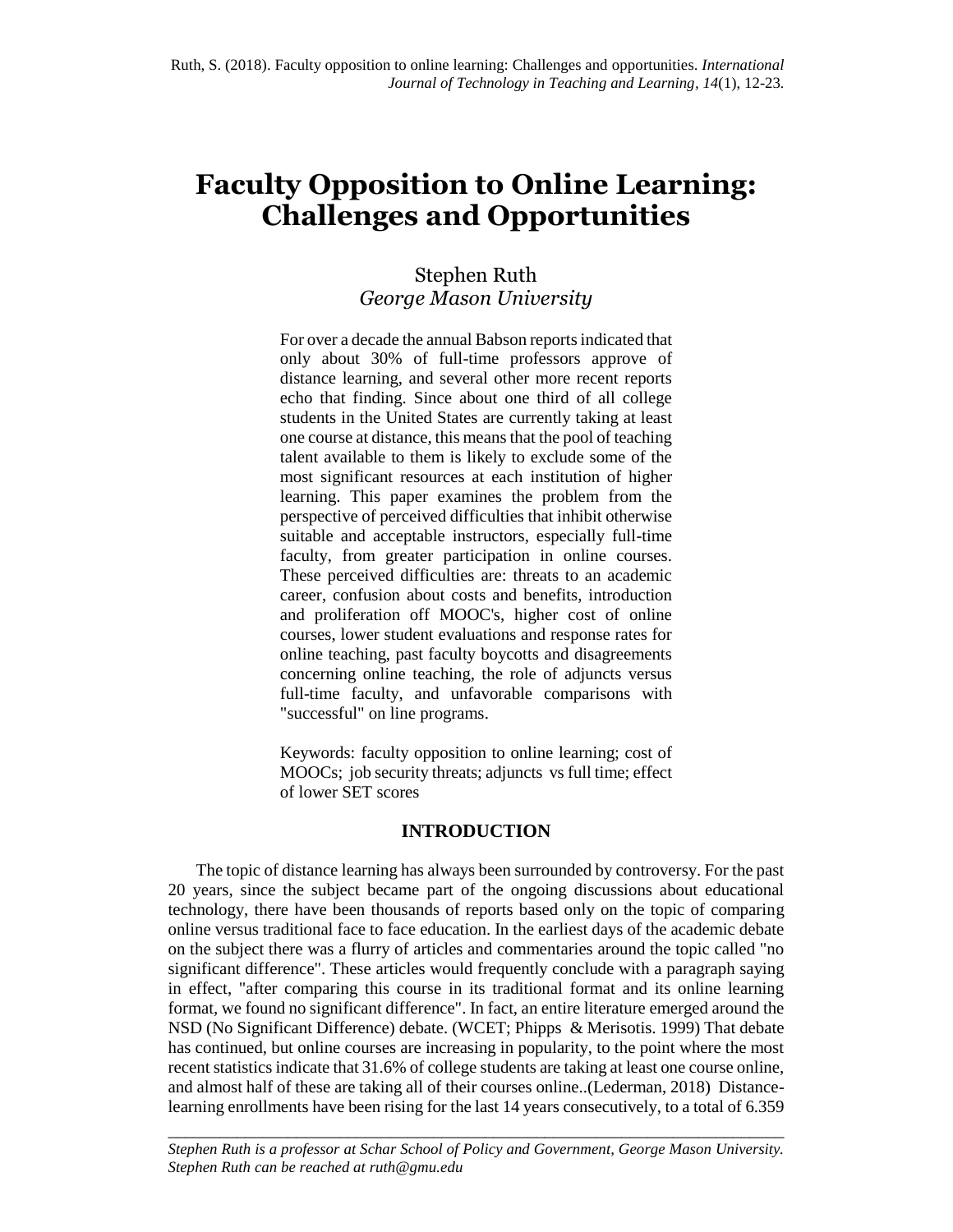million students. But overall college enrollment has been decreasing consistently, dropping by 5% since 2012. (Seaman, 2018). This paper has three purposes. First, it reviews the evidence that indicates that faculty, especially those with full time appointments, do not regard on line education as a preferred method. Second, it examines some of the possible causes of this problem. And third, several specific potential solutions are offered, all aimed at increasing the number of full time faculty that participate in on line learning.

## **PERCEIVED OBSTACLES**

#### *FACULTY OPPOSITION*

If every third college student is taking a course online it would seem that most faculty members, especially full-time professors-- the crucial arbiters of course content, learning strategies, and, of course, the most knowledgeable in their respective fields among educators-- would be leading the way toward disseminating their disciplines using the new modalities and methodologies. But just the opposite is the case. There is ample evidence that the professoriate in the United States is enthusiastically opposed to distance-learning in all of its forms: partly online, or hybrid courses; fully online courses and entire programs; and, especially, massive open online courses, MOOC's. The most compelling evidence for this surprising statistic can be found in the annual Babson reports which since 2003 have summarized sentiments of leaders in postsecondary education on a broad range of topics related to automation in higher education. The methodology for the Babson reports is to contact senior university administrators – provosts, deans, department heads, etc., and ask them to respond to questions related to distance education. In study after study, administrators are felt to be generally favorable and faculty generally unfavorable. The typical faculty acceptance rate has been in the range of 29 to 31% over the past five years. Perhaps surprisingly, for administrators the rate is in the 70 percent range. (Allen,. Seaman, Lederman & Jaschik, 2012; Allen & Seaman, 2018) Administrators approve, but faculty do not.

While the subjects of the Babson studies were administrators giving opinions about mostly full-time faculty, when the focus is changed to asking the faculty themselves, similar results emerge. Since 2013 Inside Higher Ed and the Gallup organization have annually polled faculty direct for opinions about online technology, with findings that generally echo the Babson results. These reports include a wider sample of adjunct and contingent faculty not covered by the Babson analysis, but disclosed a similar kind of faculty unease about distance learning (Lederman, 2018; Jaschik & Lederman, 2017; Jaschik & Lederman, 2016; Jaschik & Lederman, 2013).

Further, a recent study conducted by Educause, the US higher education technology research organization, polled the US professorate, using a sample similar to the various Inside Higher Ed and Gallup organization polls just mentioned. It reinforced this concern about low faculty approval for distance learning in general, and the split between the positivity of administrators and the negative perception of faculty. One of its comments was:

"Faculty have a love–hate relationship with online teaching and learning: They don't want to do it but think they would be better instructors if they did. Most faculty agree that online learning makes higher education available to more students, but few agree that online learning helps students learn more effectively. Faculty predominantly teach courses with no or only some online." (Pomerantz & Brooks, 2017)

These thoughts are echoed in many of the studies that have examined the issue of faculty governance in the context of distance learning. In a recent study aimed at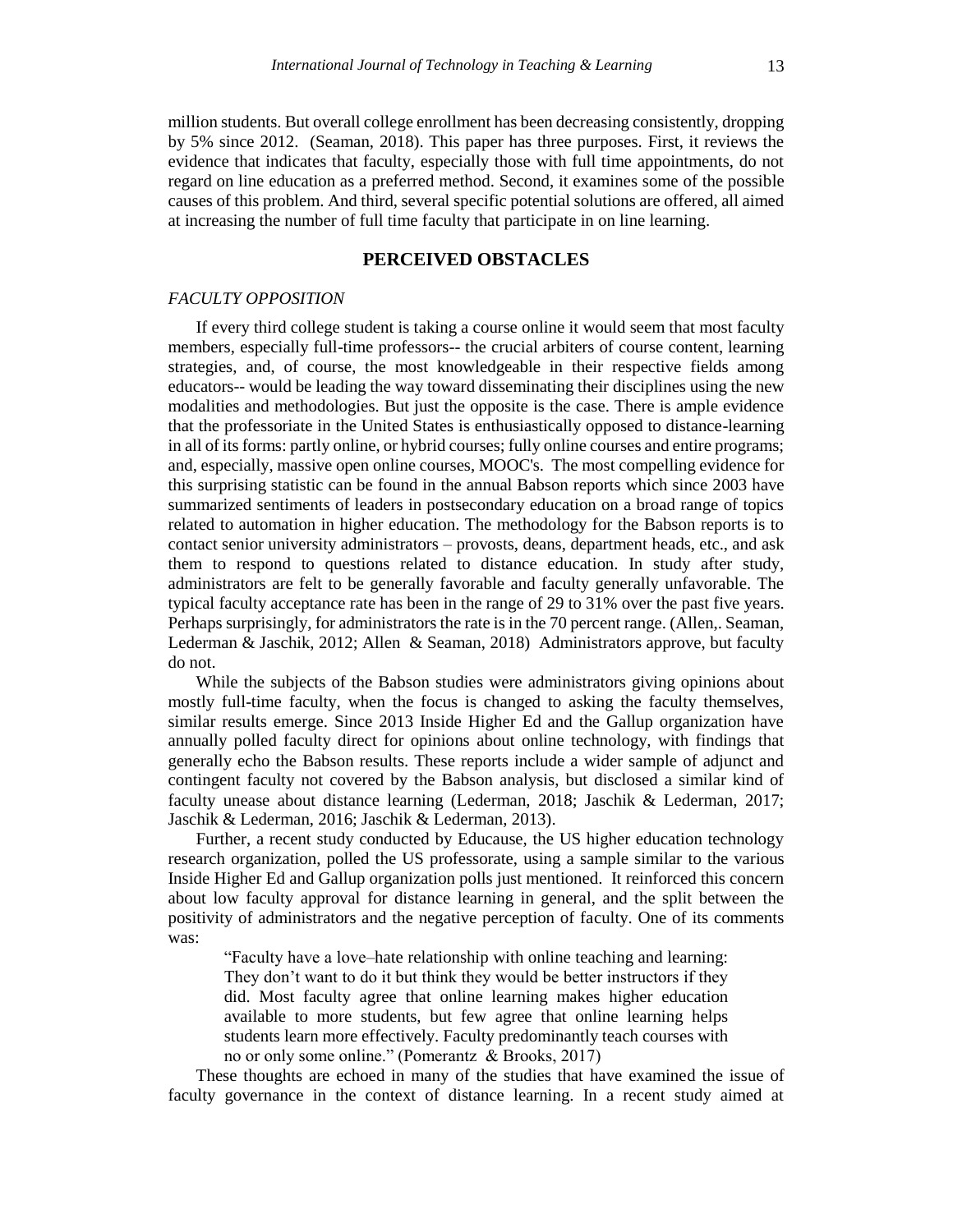determining the sentiments of full-time faculty who had actually taught a distance course, the respondents felt that the traditional face-to-face approach was still best:

On a scale of 1 to 5 (5 being the highest score), respondents ranked the overall quality of courses offered at their institution highest for traditional courses/programs. Regarding the perceived quality of these different types of courses, on a scale of 1-5, with 5 being the highest, traditional courses received the highest average ranking (4.29), followed by blended courses/programs (3.26), fully online courses/programs (2.71) and MOOCs (1.79) (Ciabocchi,, Ginsberg & Picciano, 2016).

The reasons for this consistent refusal of full-time faculty to be supportive of distance learning are complex, but may be due to negative perceptions surrounding the online education process that have existed for a long time. Each of the perceived obstacles contributes to the challenge.

#### *THREAT TO AN ACADEMIC CAREER*

In 2004 Professor George Schell wrote a pivotal article in the prestigious journal *Communications of the Association for Computing Machinery (CACM)*, titled "Universities marginalize online courses: Why should faculty members develop online courses if the effort may be detrimental to their promotion or tenure?" In it, he described the angst felt by a faculty member who was encouraged by his dean to teach on line. A number of issues were mentioned. First, there was uncertainty about the technical support available to develop the courses. Even then there was a wide range of technology available, but the institutional approach varied drastically. Some university units had highly articulated, well-funded, encouraging programs which welcomed faculty and help them every step of the way. But most offer considerably less support, encouraging the faculty member to use various websites, and other self-help modalities. Second, tenure-track faculty, even though encouraged to establish courses online, were seldom given any indication of the weight that would be allocated toward promotion.

Most faculty evaluations are based on three fundamental criteria – teaching, publications/research, and service. If most of the other faculty were teaching in traditional circumstances, that is, face-to-face, how would the newcomer to teaching online be treated in the context of acceptance by her or his tenured peers at evaluation time? Third, developing an online course is a time-consuming process. Would the institution be willing to reduce workload in some proportionate way to compensate for the developmental time? In most cases, according to Prof. Schell, the answer is no, so the course development time would have to be fitted in with existing teaching workload, a zero sum trade-off. Either the research suffers while the online course is developed, a typical scenario, or research intensity does not change, but the new course suffers from lack of time dedicated to its preparation. As Schell summarized the situation:

So why should faculty continue to develop online courses when it is detrimental to their goal of promotion and tenure? The answer may be the faculty members who are "coerced conscripts." Universities offer incentives other than promotion and tenure. Reduced class loads, monetary stipends, and other benefits may be provided to faculty. Yet faculty members are dismissed from the university if they cannot attain tenure. This mixed message works to undermine widespread implementation of online course development required to implement a major or program at a university. The long-term viability of online courses in the U.S. is in serious doubt if the viability is tied to the perceived academic value of developing them (Schell , 2004, p 56).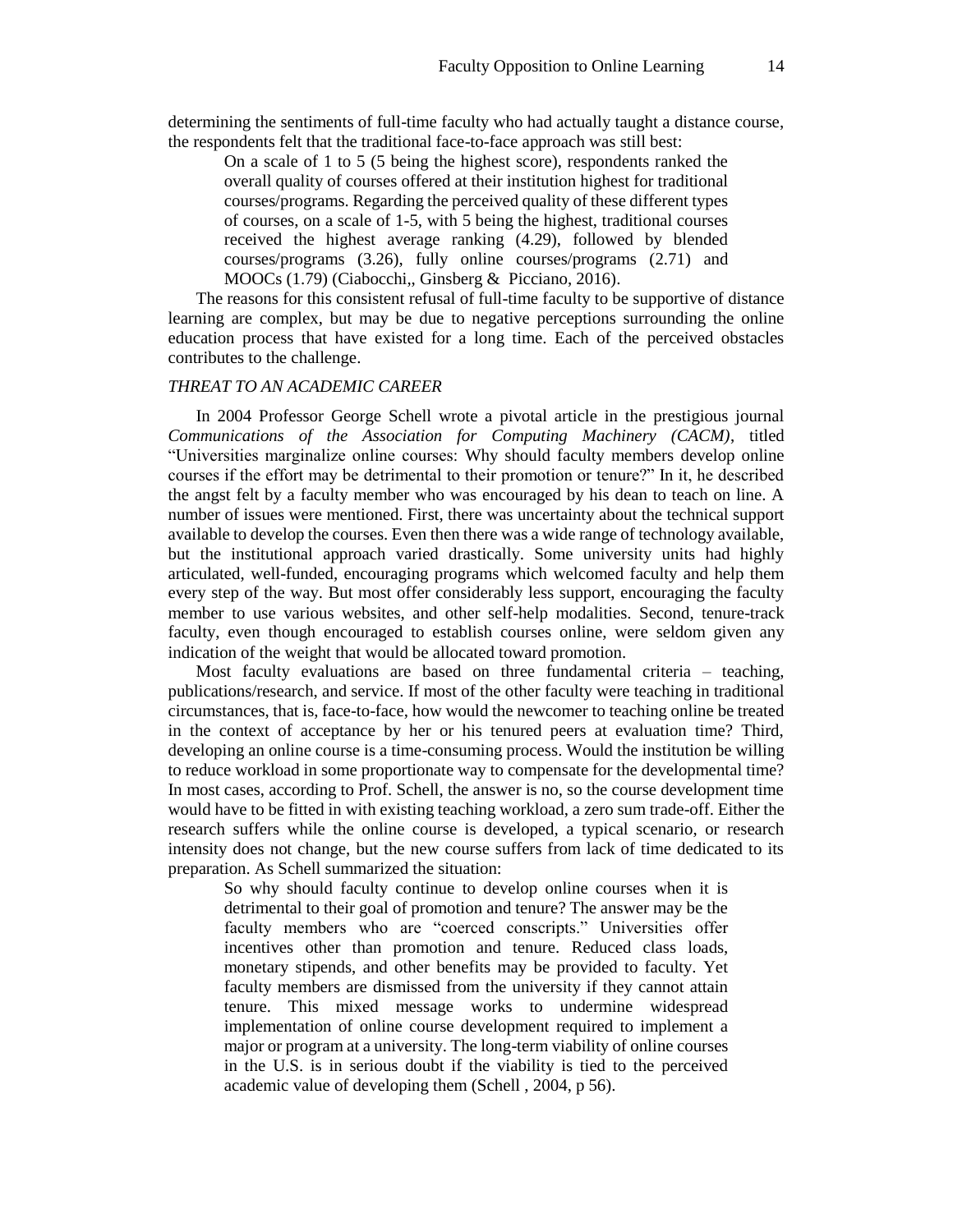Bowen and Tobin (Bowen and Tobin, 2015) took note of the somewhat reticent attitude of faculty governance in many issues, concluding that distance-learning objections, especially with respect to workload concerns, were seldom presented strongly. An article about faculty governance in Australian universities found that there was considerable opposition to the workload requirements implicit in distance learning, contributing to lower morale on the part of the professorate. (Ryan, Tynan & Lamont-Mills, 2014) In a similar vein, an American study quantified the workload burden for online faculty:

The research reflected in this study found that online teaching demanded a minimum of 14% more time than traditional instruction, most of which was spent presenting instructional content. The weekly impact on teaching load also varied considerably between the two formats. Traditional teaching was more stable across the semester while online teaching fluctuated greatly during periods of advisement and assessment (Tomei, 2006).

#### *INTRODUCTION OF MOOC'S*

Probably the most publicized development in online learning during the past decade has been the emergence and flourishing of massive open online courses, MOOC's. Even though MOOC's constitute a very small portion of all the online courses taught in the United States, they definitely have captured the imagination of many, garnering hundreds of millions of dollars in venture funding, and also creating considerable uneasiness in the professorate. Typically MOOC's are taught by a person who has considerable renown in the subject matter area already, often a senior faculty member at an Ivy League or other prestigious university. Because of the extensive investment in MOOC's, the learning environment is sophisticated, carefully maintained, frequently updated and includes the newest available graphics, interactive software and other enhancements to attract students. The typical online course at a university is not in the same category as MOOC's, since the level of support investment is not comparable. Because of their high visibility, MOOC's always pose a threat to replacing individual university courses, and for that matter, for reducing the labor cost involved in teaching a course at distance. (Ruth, 2012; Christenson, et al, 2013) MOOC deployments in some locations, for example Georgia Tech, University of Illinois, and others, are being used as part of a program to reduce the cost of tuition. Further, the continually increasing venture capital funding for MOOC's suggests that they will be a major thrust in online learning long-term. (Straumsheim,, 2013; Straumsheim,, 2016)

These perceived threats to both online and traditionally taught programs from MOOC's are definitely moderated by some of the downsides that have been reported. One of the major MOOC disadvantages is very low completion rates, often in the below 10%. (Franceschin, 2012) Many students simply cannot sustain the intellectual rigor required, so they do not complete the entire course. Second, most of the literature on MOOC's indicates that they are most successful when the users are highly educated already, with some of the most successful results found for students who have already earned the appropriate degree involved. (Ruth, 2016)

To summarize, while MOOC's may be a long-term threat because of their potential for reducing unit costs and their extensive publicity, their disadvantages are probably enough to diminish them as a concern for an online instructor in most situations.

#### *APPARENT HIGHER COST OF ONLINE PROGRAMS*

Implicit in several of the other perceived obstacles is the idea that investments in elearning are expensive. Intuitively, it makes sense that the aggregate costs of training of instructor and staff personnel, learning management system investment, maintenance of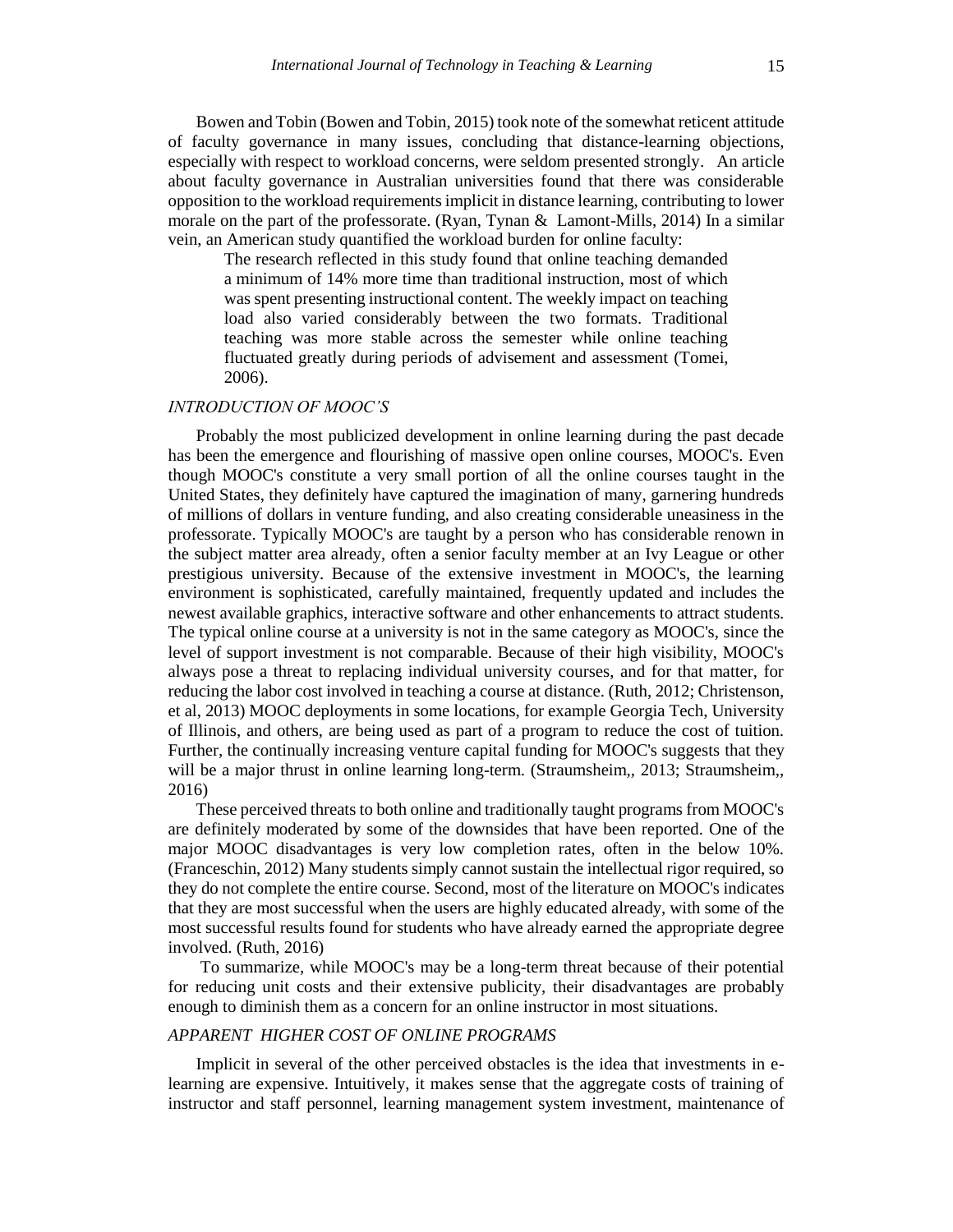training and course delivery spaces, etc. could exceed the cost of a traditional face-to-face class. Last year, Stanford economist Caroline Hoxby distributed a working paper called, "Online Postsecondary Education and Labor Productivity", in which she delivered a very pessimistic view of the return on investment of distance learning in general:

The findings provide little support for optimistic prognostications about online education. It is not substantially less expensive than comparable inperson education. Students themselves pay *more* for online education than in-person education. Online enrollment usually does raise a person's earnings, but almost never by enough to cover the social cost of the education. (Hoxby, 2017)

Subsequent analysis by a large number of specialists indicated that many of her conclusions were based on incorrect interpretation of data. While most critics were very positive about her comments on the importance of emphasizing lifecycle cost versus benefits in the context of distance learning, there were many criticisms of the use of forprofit distance-learning cohorts, which constitute only about 10% of all distance-learning activity in postsecondary education, causing the data to be inappropriately skewed ( Lederman & Dimeo, 2017).

The problem of cost continues to linger in any discussion of online learning. This inevitably brings up the idea of return on investment and the possibility that online courses, in order to pay their way, must have large numbers of students. As mentioned, many of the MOOC's definitely aim for that result. Even in the beginning of the MOOC era, there were TED lectures like the one by Prof. Peter Norvig of Stanford, called "the 100,000 student classroom", which suggested that drastically higher numbers of students could be accommodated in a learning environment involving the most eminent professors in the world (Norvig, 2014). Other researchers have explored the idea that distance-learning, reducing overall labor costs for instruction could become a way of drastically reducing the total cost of attending college (Kolowich, 2017; Ruth, 2012; ).

The idea of distance education as an offset for faculty labor costs is usually considered a nonstarter, probably because of the low acceptance rate among most full-time faculty currently. Nevertheless, the possible threat of using lowered unit instruction costs as an administrative motive for encouraging distance learning is perceived by many instructors as a serious problem.

# *LOWER RESPONSE RATES AND LOWER EVALUATIONS FOR STUDENT EVALUATION OF TEACHING (SET)*

Even though it has been the subject of countless articles in the academic literature, the problem of lower evaluations for online courses has achieved very little publicity. The findings have been developed in the context of comparisons of paper and pencil evaluations done in the face-to-face mode versus online evaluations*.* There is a clearly demonstrable effect: in general, response rates for online evaluations are significantly lower than for paper and pencil evaluations in college courses. For example, when a large university changed from paper and pencil to online evaluations*, t*he response rate dropped from 73% to 43%. While this result gradually rose afterwards, there is considerable potential for skewing of evaluations when less than half of the students respond. (28) Another report showed severe variations, from 0 to 95%, at a different institution. (Norris and Conn, 2005) But the most significant problem is not the low response rate; it is that online student evaluations of teaching (SET) are lower online. A large study in a university setting followed 250 online courses in a semester and had the following conclusion:

The results indicate that average SET ratings in online classes are significantly lower than the average ratings in on-campus classes across all five dependent measures. (Loveland, 2007)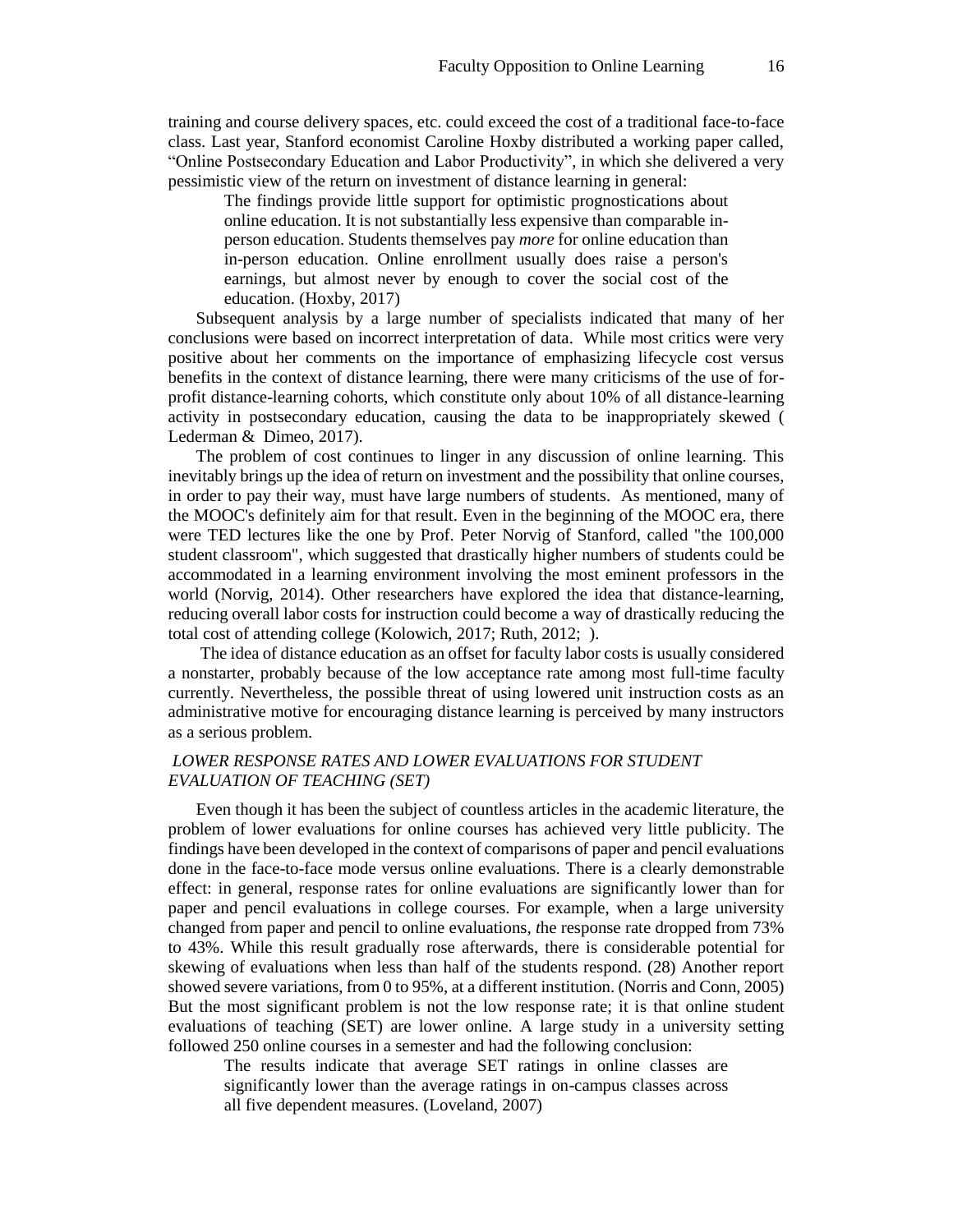While that study covered many courses for one semester, a longer-term analysis gave similar results. Tracking 181 different courses over a seven semester span and collecting evaluation scores for online course evaluations versus face-to-face course evaluations gave consistent results:

Significantly lower evaluation scores for both the instructor and the course are produced when a web-based modality is used. In general, these results did not vary for courses at different levels of matriculation or at different levels of student participation. (Fogarty, Jones, & Parker, 2013)

A 2011 large scale study in Spanish universities pointed in a similar direction (Albors-Garrigos, et al, 2012). Even though this problem has been below the radar amid the various other discussions of distance learning pros and cons, it is definitely going to emerge as an important dissuader once it becomes better known. If a faculty member has a tentative feeling about embarking on distance learning already, it can only be a hindrance if she or he becomes aware of the considerable body of research indicating that both response rates and evaluations are inherently lower when processed online, particularly for courses that are taught online.

# *ROLE OF ADJUNCTS VS FULL-TIME FACULTY*

Who does most of the online teaching? The American Association of University Professors publishes an annual summary of the allocation of college instructors according to five categories. Based on the most recent data, for academic year 2015—2016, the allocations are: full-time tenured professors 21.4%; full-time tenure-track professors 8.2%; full-time non-tenure track 16.7%; part-time 40%; graduate student employees 13.7%. (IPEDS, 2016) By this analysis, less than 30% of all college instructors are tenured or tenure-track. Incidentally, this statistic has been widely reported in the popular literature for many years. Articles like this recent one in *Forbes* are typical. The implication is that most students are less likely statistically to be taught by a tenure or tenure-track instructor. (Edmonds, 2015)

It would seem that most of the online teaching is done by contingent or adjunct faculty, many of whom simultaneously teach for several institutions. A recent study found that 48% of adjunct faculty teach for at least two universities and, of these, 40% teach completely online. 15% reported having a full-time position at one institution while teaching adjunct for another (AAUP 2018; Mandernach, Register & O'Donnell, 2015). There are no indications that this component of online teachers is any more satisfied with online learning options then tenured or tenure-track instructors. If a significant amount of the distancelearning burden is falling to contingent faculty, and approximately two thirds of the professorate overall are not supportive of distance learning, there are several probable outcomes. First, the quality of online offerings may suffer substantially, due to the transient nature of contingent faculties' workloads. Adjunct salaries are drastically lower than fulltime faculty, and most receive no benefits, leading to the current situation were half of online adjunct faculty teach for several institutions at the same time, not a recipe for high quality instructor – student interaction. The full-time faculty member, especially a tenuretrack individual, faces a disadvantage because of this situation since comparisons are inevitably made between online and traditionally taught courses to the disadvantage of the former.

#### *REPORTS OF FACULTY BOYCOTTS AND DISAGREEMENTS CONCERNING ONLINE LEARNING*

As mentioned, Bowen and Tobin (Bowen and Tobin, op. cit.) and many others have noted the relatively low key role that faculty governance has played in shaping the institutions trajectory concerning online learning. In the absence of a strong administrative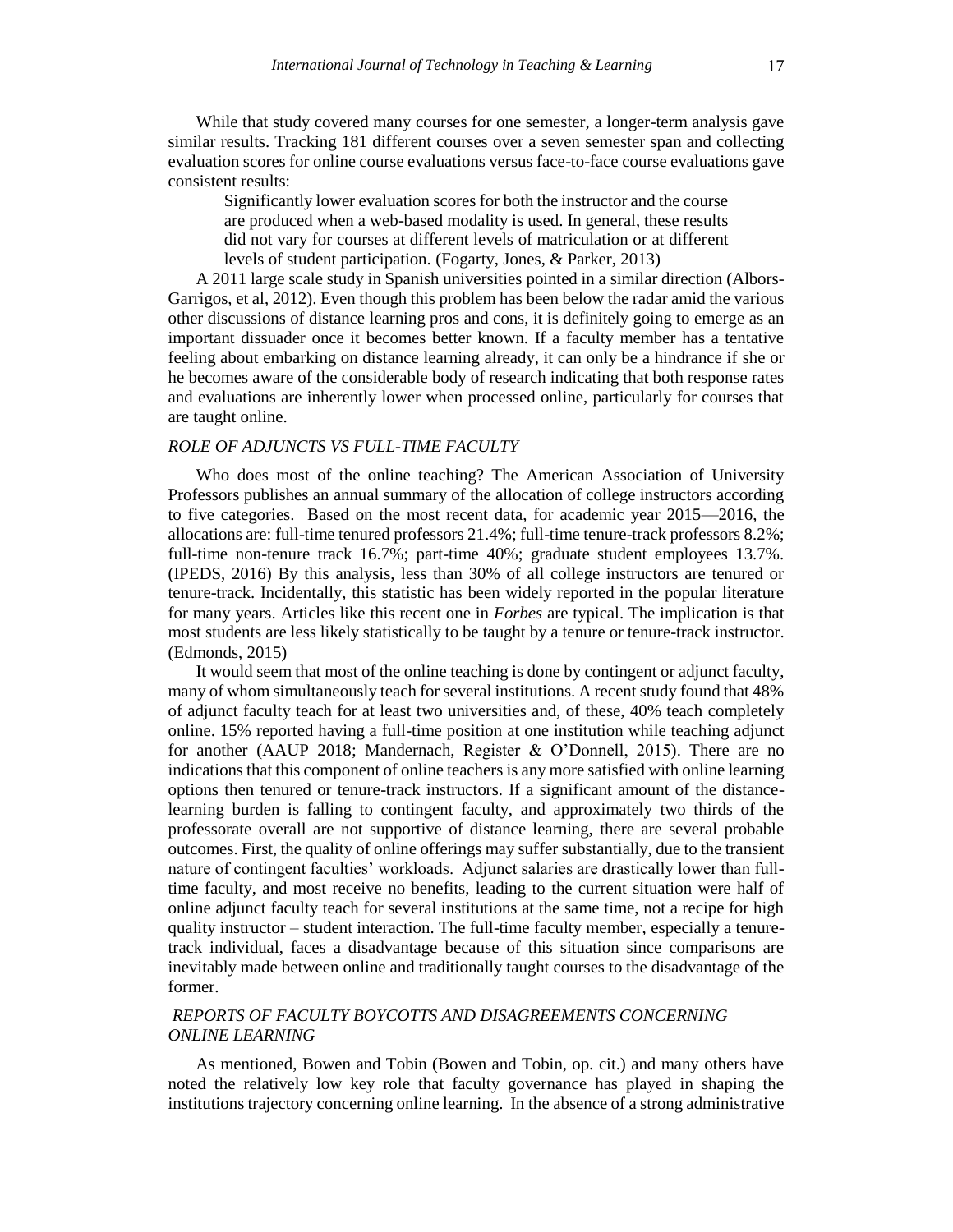emphasis, sometimes individual faculties or clusters of faculties have openly protested the introduction of distance learning programs which were perceived to deprive faculty of some of their course development prerogatives. An example is the revolt by faculty at San Jose State in 2013 when the administration attempted to cause MOOC's developed by Harvard and MIT to be integrated into existing course materials. The university president rescinded the order, apologized and agreed to move at a more moderate pace in encouraging curriculum changes (de Santis, 2014). A similar clash occurred about the same time between the Rutgers University at New Brunswick administration and the faculty members of the graduate school, who voted against new programs which were being established as part of a contract with eCollege, a division of Pearson publishers, which would have significantly increased course offerings but with stipulations about the mandatory use of Pearson materials (Straumsheim, 2013). North Park University, a small Christian college of about 3,000 students, was also involved in a decision to add many online programs, most of them available through smart phones, against the wishes of some of the faculty. As of late 2017 many of these new courses have been successfully implemented, but considerable faculty discussion and involvement was required to achieve that result (Di Meo, 2017). The University of Virginia also was touched by faculty resentment at the attempted ouster of its president partly, according to the chairman of the board of visitors, because of reluctance to become more deeply involved in online education (de Vise, D. & Kumar, 2012).

The fact that faculty protests have been sporadically reported because of objections to the introduction of online curricula segments is certainly a downside of any decision process involving distance-learning. In addition to all the other perceived obstacles, the last place a new online instructor wants is to be is in the middle of a controversy.

#### *COMPARISONS WITH "SUCCESSFUL" ONLINE PROGRAMS*

As e-learning enrollments are increasing continuously, in contrast to the steady decline in overall university matriculation, there is a perception that the basic metrics for evaluating "successful" programs are attributes like total number of attendees, effectiveness of the learning management system (like Moodle, Canvas, Blackboard, etc.), course evaluations, and the like.. From the literature it seems that there are actually several notable success stories, which for an instructor in an "average" program could be daunting. Among these are University of Maryland (University Campus). Arizona State University, Southern New Hampshire University (SNHU), Georgia Tech, and Harvard and MIT's edX program. If success is measured in terms of enrollment growth, University of Maryland University campus (UMUC) definitely qualifies. UMUC has been in the distance learning field for 70 years and has gained particular attention in 2017 for dramatic growth of its programs. In the United States alone 4300 new students were added in the summer term and over 9000 for the fall term, increases of 10% and 8% respectively over the previous academic year.(Mc Kenzie, 2018) Southern New Hampshire University (SNHU) is another example of an online system which has grown considerably. Most recent statistics indicate year on year growth to be 55,000 to 64,000. (Lederman, 2018)

In terms of delivering high-value at low unit cost, the Georgia Tech online computer science program is probably the most significant model available for Online Masters in Computer Science (OMCS) degrees. The Georgia Tech option, since its initiation in 2014, has achieved so many graduates that it now amounts to 7% of all 11,000 computer science Masters degrees awarded in the United States annually. Using a combination of MOOC's and other specialized techniques, the Georgia Tech program has a total cost of about \$8,000, roughly one-fifth of the price of its face-to-face program (National Bureau of Economic Research, 2017; Lieberman, 2017). Arizona State University (ASU) has a *sui generis* reputation in distance learning, especially during the past five years when it has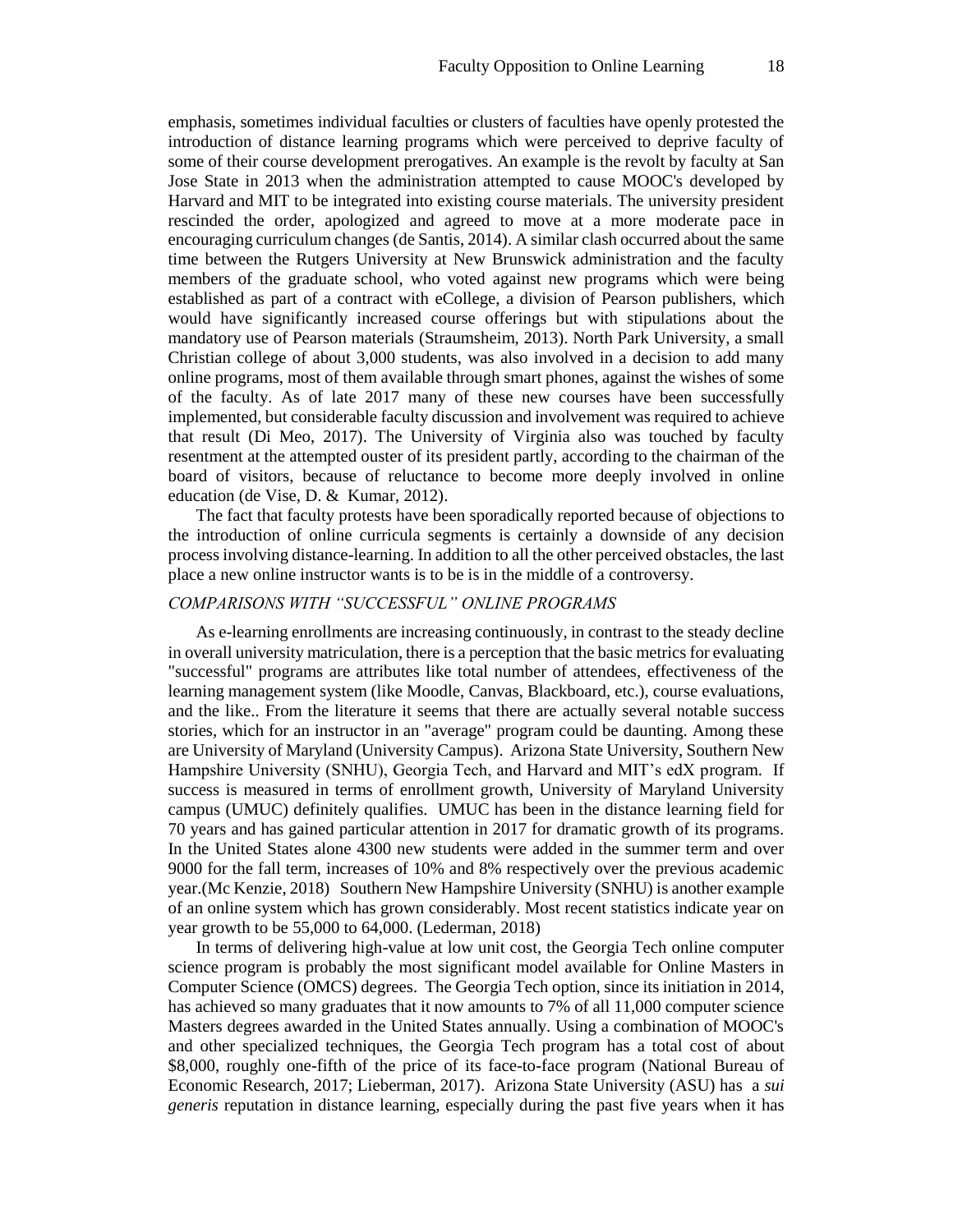been particularly successful in developing dozens of complete online programs and achieving high national rankings in all of them. ASU is also notable for involving large percentages of senior faculty in online programs, and has been named most innovative university two consecutive years by *US News* rankings (US News Best College Rankings, 2017).

In summary, the threat of trying to be compared with "successful" programs is that each institution has its own special teaching culture. Why imitate Southern New Hampshire University, were nearly all the teachers are full-time adjuncts, when one's institution is a large public research university? Why try to be like Arizona State University, when one's own institution has a different mission and direction? Why try to copy  $edX$ , when the MOOC approach has been found to pass less than one in 10 of its students? Nevertheless, many professors who are borderline in their decision to embark on a distance learning enterprise, might be put off by the apparent successes of these other institutions, feeling that they could not measure up.

#### **POSSIBLE SOLUTIONS**

#### *PARADIGM MUST CHANGE*

The image that emerges appears to be a situation that is intractable. Distance learning continues to grow, and overall college enrollments continue to decline. Less than a third of full time faculty approve of online learning. In contrast, most administrators feel that online learning is a definite part of long-term institutional strategy. A number of examples have been described of issues that can influence a decision not to teach online, and most of these perceived problems are not likely to be reduced anytime soon. For example, the cost of an online course is a subject of continual debate, and is nowhere near resolution. The number of adjunct or contingent faculty has been rising every year, according to the AAUP, so that will remain stable or continue to increase over time. MOOC's are not going away either. But some of the perceived problems have to do with institutional support. If there is a longterm solution of this low popularity dilemma for online learning it will undoubtedly have to take place in that sector. Two paradigms in postsecondary education will need to change drastically in order for full-time faculty to begin embracing online learning: the faculty governance departmental support paradigm and the top administration support paradigm.

# *CHANGING FACULTY GOVERNANCE PPROACHES TOWARD REWARDS, EVALUATION AND STATUS*

One solution to this problem would be a drastic modification of the current faculty governance paradigm, so that the expertise, strategic departmental and divisional experience, and other advantages possessed only by the more senior faculty members can be leveraged into broader and more productive participation on line by them. Many of the studies cited indicate that faculty governance groups at many institutions is still ambivalent about the role of online learning in promotion and tenure decisions. As described earlier, many faculty have justifiable doubts about the outcomes which could be expected if they accept an opportunity to teach online. First, they wonder whether the preparation time required will be penalizing with respect to their research, the zero-sum issue previously described. Second, they are uncomfortable with the prospect that going online, in addition to all its other uncertainties, probably will automatically lead to lower course evaluations, and lower response rates, not a good prospect for someone whose teaching evaluations are a crucial element of the tenure decision, salary other decisions which affect an academic career. Third, and probably most important, faculty members who know about successful institutions and their ability to attract tenured and tenure-track faculty to online learning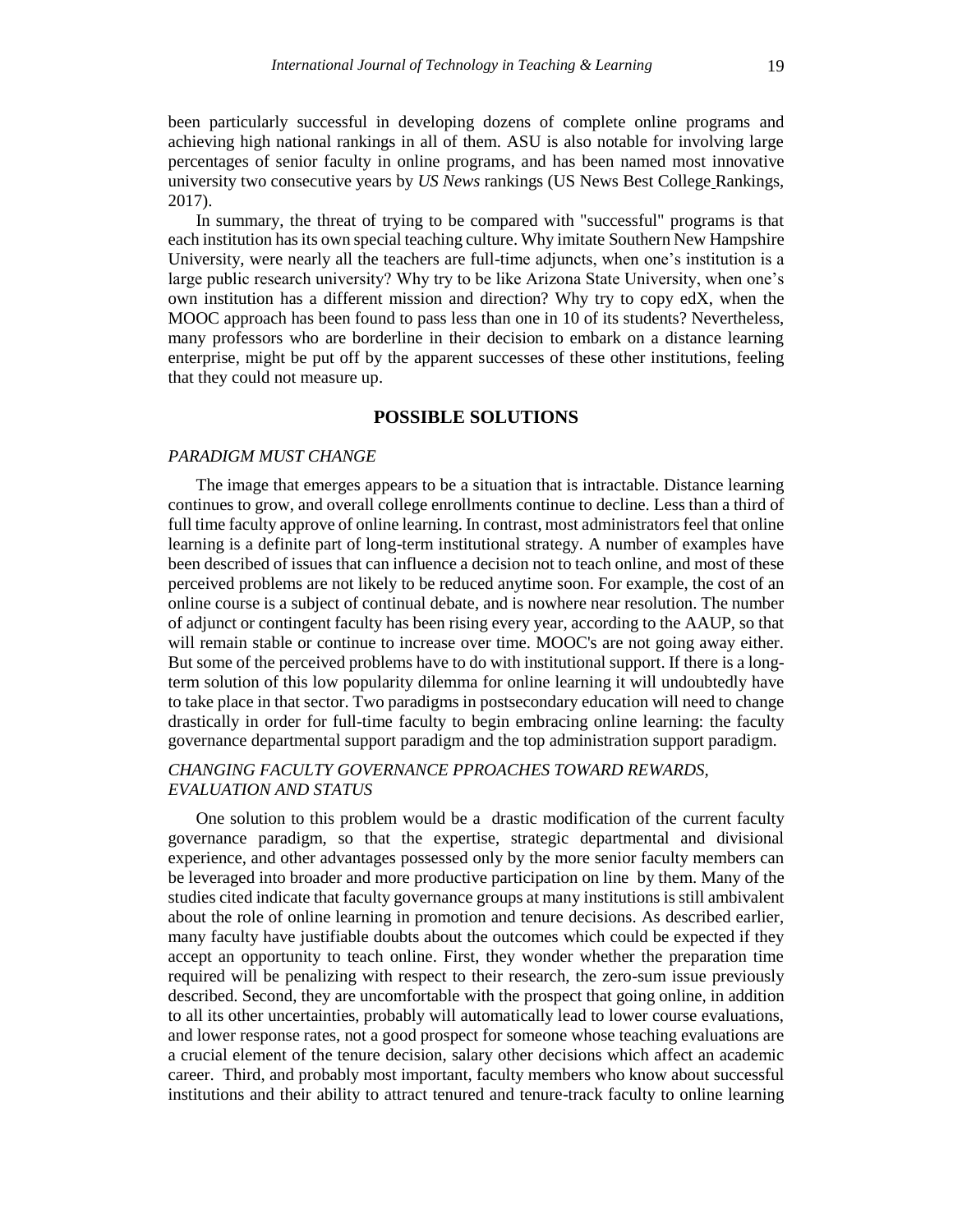opportunities, are probably uncertain whether their own institution is on a trajectory toward matching that sort of environment.

The paradigm change required would involve some drastic alterations in the current scheme for rewards, evaluation, and status at the school and departmental level. With respect to rewards, it would be necessary to assure faculty of financial as well as administrative support in switching to distance-learning – that means generous course release time during the semester allocated to developing the new course, full funding of learning opportunities within the institution and beyond aimed at consolidating and solidifying the expertise that is achieved, and perhaps reduction of outside committee work while course development takes place. As to evaluation, the paradigm changes are even more complicated, because distance-learning would have to be considered differently than normal face-to-face courses with respect to student evaluation of teaching (SET) scores, and also recognition of the learning curve associated with this technology – the first course may not be popular, although all the literature indicates that subsequent courses improve drastically. Finally, status maybe the most crucial in this paradigm change the faculty and faculty governance level. As described, the status of distance learning is well below that of face-to-face teaching. Gradually that would have to change and the only way that can take place is through incremental examples of top-notch faculty teaching at distance. It probably would not take many instances of full professors successfully sharing their expertise through e-learning modalities before other faculty wanted to participate more broadly in their turn. So the status of the distance learning practitioner may gradually become improved as more and more respected instructors join in the effort.

Changing the faculty and faculty governance paradigm, while crucial, is impossible unless the top management paradigm is similarly turned upside down. Without major shifts in the attitude of the institution's leaders, no changes will take place, and the faculty acceptance rate of on line teaching will continue at 30% or less.

# *SIGNIFICANTLY RESHAPING TOP MANAGEMENT BEHAVIOR TOWARD ONLINE LEARNING*

With respect to top management, it has been mentioned that senior administrators are very supportive of distance learning, again and again declaring it to be a part of their longterm strategy, in every poll on the subject. If that is really so, then the paradigm change should be easier at the top than at the faculty governance level were distance learning is unpopular. The required change would have three manifestations: more recognition of high achieving faculty and departments in delivering distance-learning courses and programs, significantly increased funding for faculty development in distance learning and for related departmental enhancements to make the student experience better – labs, software, etc., and long-term budgeting decisions to cement the paradigm change. The change would require senior administrators to stay in close touch with the vigorous and frank debates that are taking place in public forums everywhere (Lieberman, 2018; Schaberg, 2018).

In terms of high recognition for faculty achievements in distance learning, the easiest change to achieve, since it is part of the manager's job anyway, there would be awards, celebrations of excellence, letters of commendation, etc. to show that top management has become more attuned to this reality, since about a third of the matriculated students are already taking an online course. The second manifestation, increased funding, is always the most difficult, not because the goal of increasing the resources allocated to distance learning is unworthy, but because any university's decision to reward one cost center involves reducing resources to others. There will have to be plenty of generous funding for release time, new labs, better software, travel, and in addition to other inducements that would be relevant to an individual faculty member. Finally, once the added resources are placed into this paradigm change for distance-learning support, the last part is relatively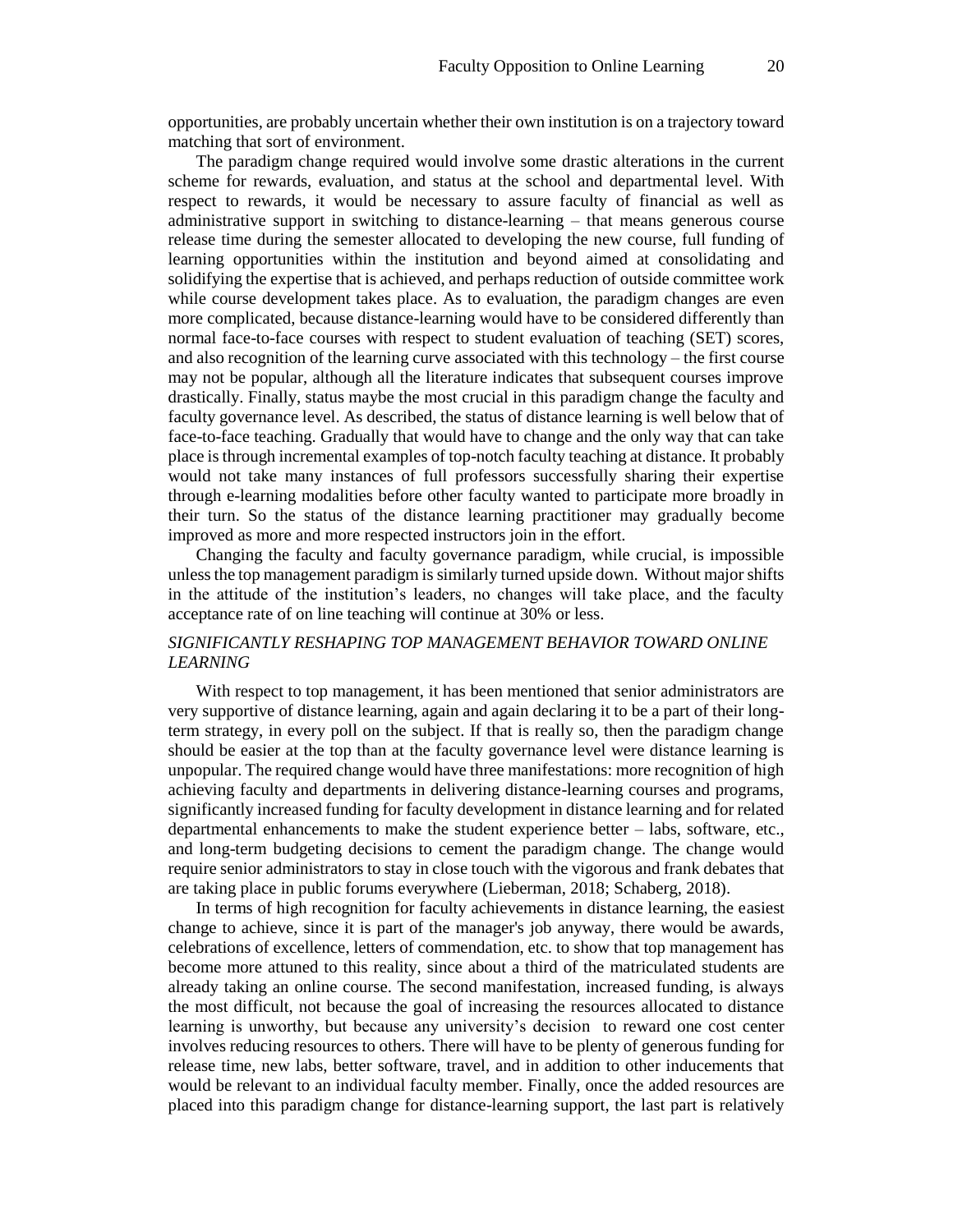The top management paradigm change should be easier because all studies indicate that administrators show high approval rates for distance-learning. But only with support provided at all the significant points, and especially through increased, sustained funding, will be effect be lasting.

## **CONCLUSION**

In summary, this is definitely a dilemma in postsecondary education. Faculty are suspicious and unsupportive of distance learning for many reasons, which have been described as mostly perceptions of external challenges. Most of those challenges will remain for a long time, but where the dilemma can be solved is at the individual institution, through the very difficult process of paradigm change. Senior officials need to be ready to allocate not only increased financial support, but, just as important, more visible acceptance and even celebration of the status of distance learning and also, most importantly, the instructors who are teaching in that mode. And faculty governance structures must also make the same drastic change so that attitudes toward all aspects of on line learning become supportive in all crucial areas, like work assignment, status of online courses, granting of release time, and, most important, promotion and tenure processes.

### **POSSIBLE ADDITIONAL RESEARCH**

Since this topic obviously has significant implications for the long-term viability of distance learning, several avenues of additional study would be helpful. Because higher education aggregate attendance decreases each year, while distance-learning preferences for students show a healthy increase, a careful analysis of senior tenured faculty concerns is definitely warranted. Since these individuals are the ones who develop new courses and set the tone for presenting their academic discipline, it is crucial to understand their perspective. Second, while MOOC's have shown some success, the number of academic courses actually using them is minuscule – perhaps a careful analysis of integration of MOOC's into mainstream distance-learning would yield results that would take greater advantage of this controversial, but steadily improving capability. Finally, more studies of institutions where online education is popular with senior faculty, like Arizona State University, Georgia Tech, and others, could be beneficial to any attempts to solve the problems described in this paper.

#### **ACKNOWLEDGEMENT**

The author appreciates the assistance of Monika Anic in various research tasks for this paper.

#### **REFERENCES**

Albors-Garrigos, J., Segarra-Oña, M., & Ramos-Carrasco, J. (2011). The impact of elearning in university education: An empirical analysis in a classroom teaching context. In: Kwan R., McNaught C., Tsang P., Wang F.L., Li K.C. (eds) Enhancing Learning Through Technology. Education Unplugged: Mobile Technologies and Web 2.0. ICT 2011. Communications in Computer and Information Science, vol 177. Springer, Berlin, Heidelberg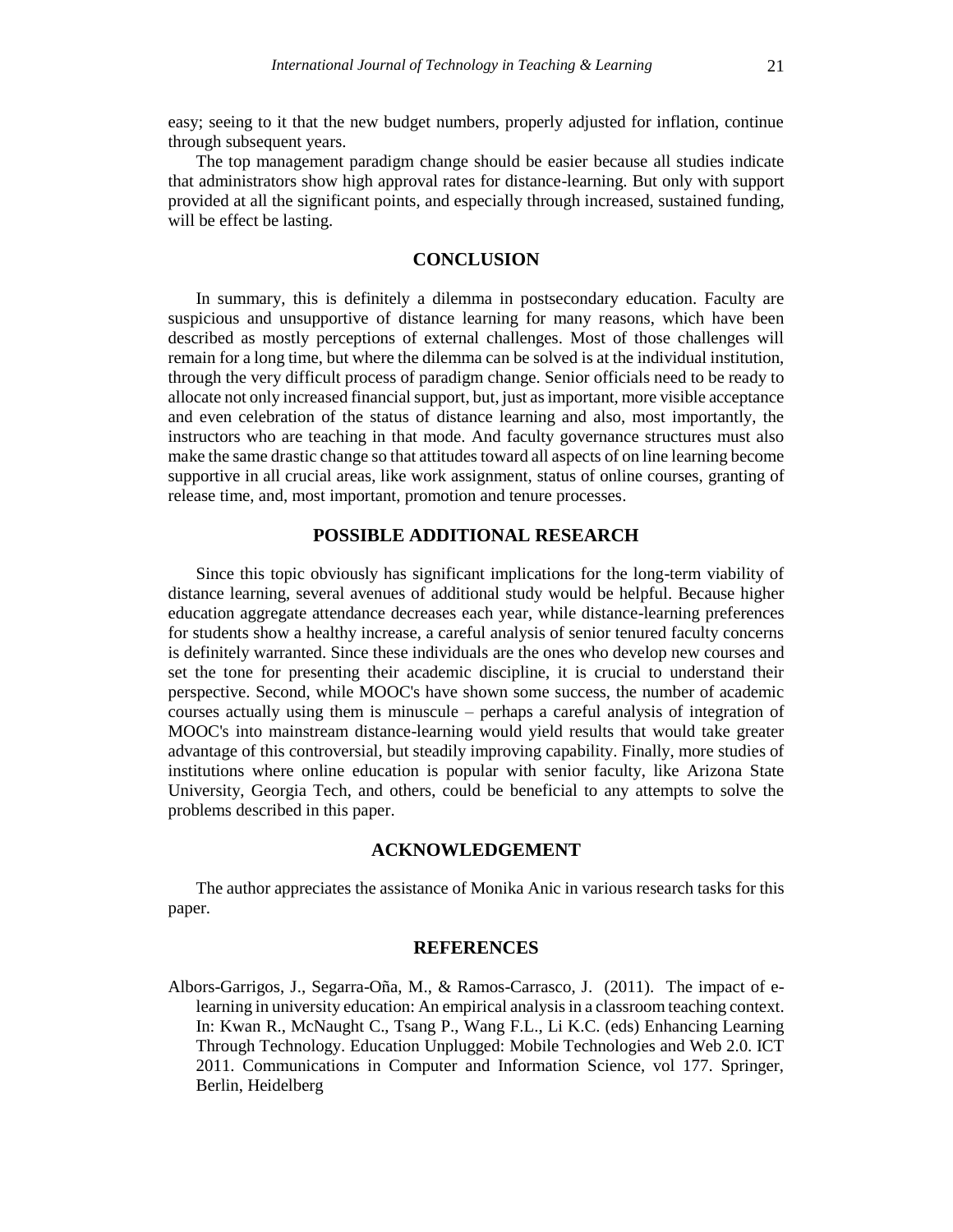- American Association of University Professors. (2017). Background facts on contingent faculty. Retrieved from https://www.aaup.org/issues/contingency/background-facts
- American Association of University Professors (2018). Visualizing change. Retrieved from https://www.aaup.org/file/FCS\_2016-17\_nc.pdf
- IPEDS. (2017). Fall 2016 IPEDS first look: Continued growth in distance education in US. Retrieved from https://mfeldstein.com/fall-2016-ipeds-first-look-continuedgrowth-distance-education-us/
- Bowen, W. & E.Tobin. (2016). *Locus of authority: The evolution of faculty roles in the governance of higher education.* Princeton: Princeton University Press.
- Ciabocchi, E., Ginsberg, A. & Picciano, A. (2016). A study of faculty governance leaders' perceptions of online and blended learning. *Online Learning, 20*(3), 52-73.
- Chapman,  $D \& J$ . Joines. (2017). Strategies for increasing response rates for online endof-course evaluations. *International Journal of Teaching and Learning in Higher Education*, 29(1), 47-60. Retrieved from https://eric.ed.gov/?id=EJ1136018
- Christensen, G., Steinmetz, A., Alcorn, B., Bennett, A., Woods, D. & Emanuel, E. (2013). *The MOOC phenomenon: Who takes massive open online courses and why*? SSRN*,*  working paper, Nov. 2013.
- DeSantis, N. (2014). San Jose State U. Chief vows reforms after clashes over governance. Retrieved from http://chronicle.com/blogs/ticker/san-jose-state-u-s-president-vowsreforms-after-clashes-over-campus-governance/77543
- De Vise, D & Kumar, A. (2012). Teresa Sullivan ouster: 33 faculty leaders protest her dismissal from University of Virginia presidency. *Washington Post*. Retrieved from http://www.washingtonpost.com/blogs/virginia-politics/post/university-of-virginiadepartmentchairs-protest-teresa-sullivan-ouster/2012/06/13/gJQA90tTaV\_blog.html
- Dimeo, J. (2017). Trial and error: Overcoming faculty resistance to expanding online. *Inside Higher Ed*. Retrieved from https://www.insidehighered.com/digitallearning/article/2017/10/04/ north-park-university-expands-online-despite-facultyresistance
- Edmonds, D. (2015). More than half of colleges' faculty are adjuncts: should you care? Retrieved from https://www.forbes.com/sites/noodleeducation/2015/05/28/morethan-half-of-college-faculty-are-adjuncts-should-you-care/#374d838e160[0](https://www.westga.edu/~distance/ojdla/spring181/mandernach_register_odonnell181.html)
- Fogarty, T., G. Jones, & L. Parker, (2013). This medium is the message: comparing paperbased and web-based course evaluation modalities. *Journal of Accounting Education*, 31. Retrieved from http://www.sciencedirect.com/science/article/pii/S0748575113 000274?via%3Dihub
- Franceschin, T. (2016). Completion rates the greatest challenge for MOOCs. Retrieved from http://edu4.me/en/completion-rates-are-the-greatest-challenge-for-moocs/
- Georgia Tech News Center, (2017). Online Master of Science in Analytics degree to be offered for less than \$10,000. Retrieved from http://www.news.gatech.edu/ 2017/01/11/ online-master-science-analytics-degree-be-offered-less-10000
- Hoxby, C. M. (2017). Online postsecondary education and labor productivity. *The National Bureau of Economic Research,* working paper. Retrieved from .http://www.nber.org /chapters/c13709
- IPEDS. (2017). Fall 2016 IPEDS first look: Continued growth in distance education in US. Retrieved from https://mfeldstein.com/fall-2016-ipeds-first-look-continued-growthdistance-education-us/
- Jaschik, S. & D. Lederman. (2013). The 2013 Inside Higher Ed survey of faculty attitudes on technology. *Inside Higher Ed*. Retrieved from https://www.insidehighered.com/ booklet/2013-survey-faculty-attitudes-technology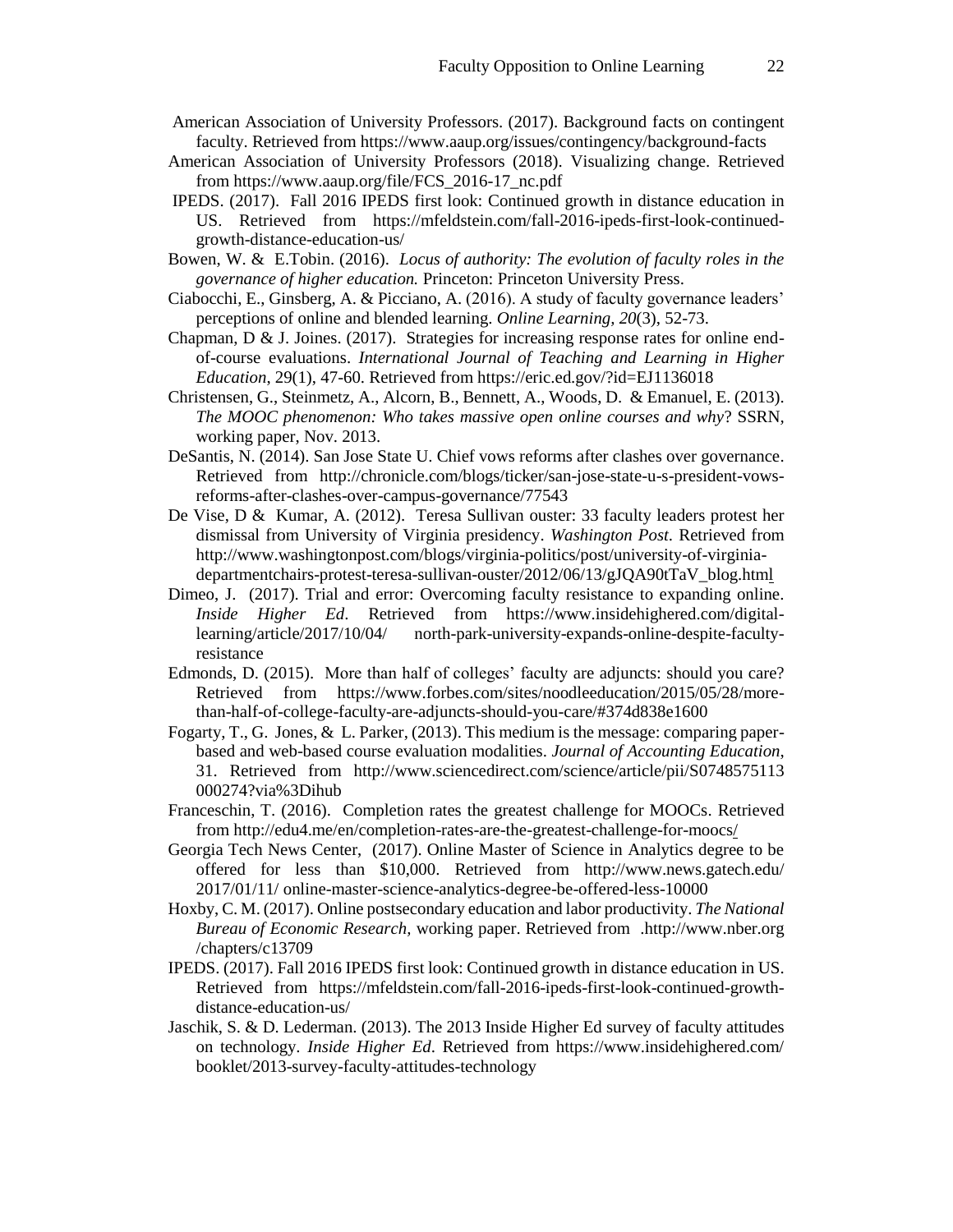- Kolowich, S. (2013). How EdX plans to earn, and share, revenue from its free online courses. Retrieved from https://www.chronicle.com/article/How-edX-Plans-to-Earnand/137433
- Lederman, D. (2018). Who is studying online (and where). *Inside Higher Ed*. Retrieved from https://www.insidehighered.com/digital-learning/article/2018/01/05/new-usdata-show-continued-growth-college-students-studying
- Lederman, D. & J. Dimeo (2017). Impressions of the Hoxby Study of online learning. *Inside Higher Ed*. Retrieved from https://www.insidehighered.com/digital-learning /article/ 2017/03/01/ range-experts-weigh-scholars-controversial-new-study-online
- Lieberman, M. (2018). Experts offer advice convincing faculty members to teach on line or not. *Inside Higher Ed*. Retrieved from http://insidehighered.com/digitallearning/article/2018/03/14/ experts-offer-advice-convincing-faculty-members-teachonline-or
- Lieberman, M. (2017). Georgia Tech program boosts total U.S. CS Master's Degree grads. *Inside Higher Ed*. Retrieved from https://www.insidehighered.com/digitallearning/data/2017/10/11/georgia-tech-online-program-boosts-total-number-uscomputer-science
- Loveland, K. (2007). Student evaluation of teaching (SET) in web-based classes: Preliminary findings and a call for further research. *The Journal of Educators Online, 4*(2). Retrieved from https://files.eric.ed.gov/fulltext/EJ907746.pdf
- Mandernach, L. Register  $\&$  O'Donnell, C. (2015) Characteristics of adjunct faculty teaching online: Institutional implications. *Online Journal of Distance Learning Administration*, *18*(1), Retrieved March 10, 2019 from https://www.learntechlib.org /p/160404/.
- McKenzie, L. (2018). Has UMUC turned enrollment woes around? *Inside Higher Ed*. Retrieved from https://www.insidehighered.com/news/2018/01/08/has-umuc-turnedenrollment-woes-around
- National Bureau of Economic Research (2017). Can online delivery increase access to education? Retrieved from http://www.nber.org/digest/jan17/w22754.html
- Norris, J. & C. Conn (2005). Investigating strategies for increasing student response rates to online-delivered course evaluations. *The Quarterly Review of Distance Education, 61*(1), 13-29.
- Norvig, P. (2012). The 100,000 student classroom [TED Talk]. Retrieved from http://www.ted.com/talks/peter\_norvig\_the\_100\_000\_student\_classroom.html
- Pomerantz, J., & D. Brooks (2017). ECAR study of faculty and information technology, 2017. Retrieved from https://library.educause.edu/~/media/files/library/2017/10/ facultyitstudy2017.pdf
- Ruth, S. (2012). The import/export paradigm for high-quality college courses an answer to tuition's through-the-roof cost spiral? *IEEE Internet Computing, 16*(2), 82-86.
- Ruth, S. (2012). Can MOOC's and existing e-learning paradigms help reduce college costs? *International Journal of Technology in Teaching and Learning*, *8*(1), 21-32.
- Ruth, S. (2014). Can MOOCs help reduce college tuition?: MOOCs and technology to advance learning and learning research. *ACM Ubiquity*. Retrieved from http://ubiquity. acm.org/article.cfm?id=2591685
- Ryan, Y.,Tynan, B. & Lamont-Mills, A. (2014). Out of hours: Online and blended learning workload in Australian Universities,. *Blended Learning: Research Perspectives,* vol. 2, 281-282
- Schaberg, C. (2018). Professor explains why he won't teach on line. *Inside Higher Ed*. Retrieved from http://insidehighered.com/digitallearning/views/2018/03/07/professorexplains-why-he-wont-teach-online-opinion